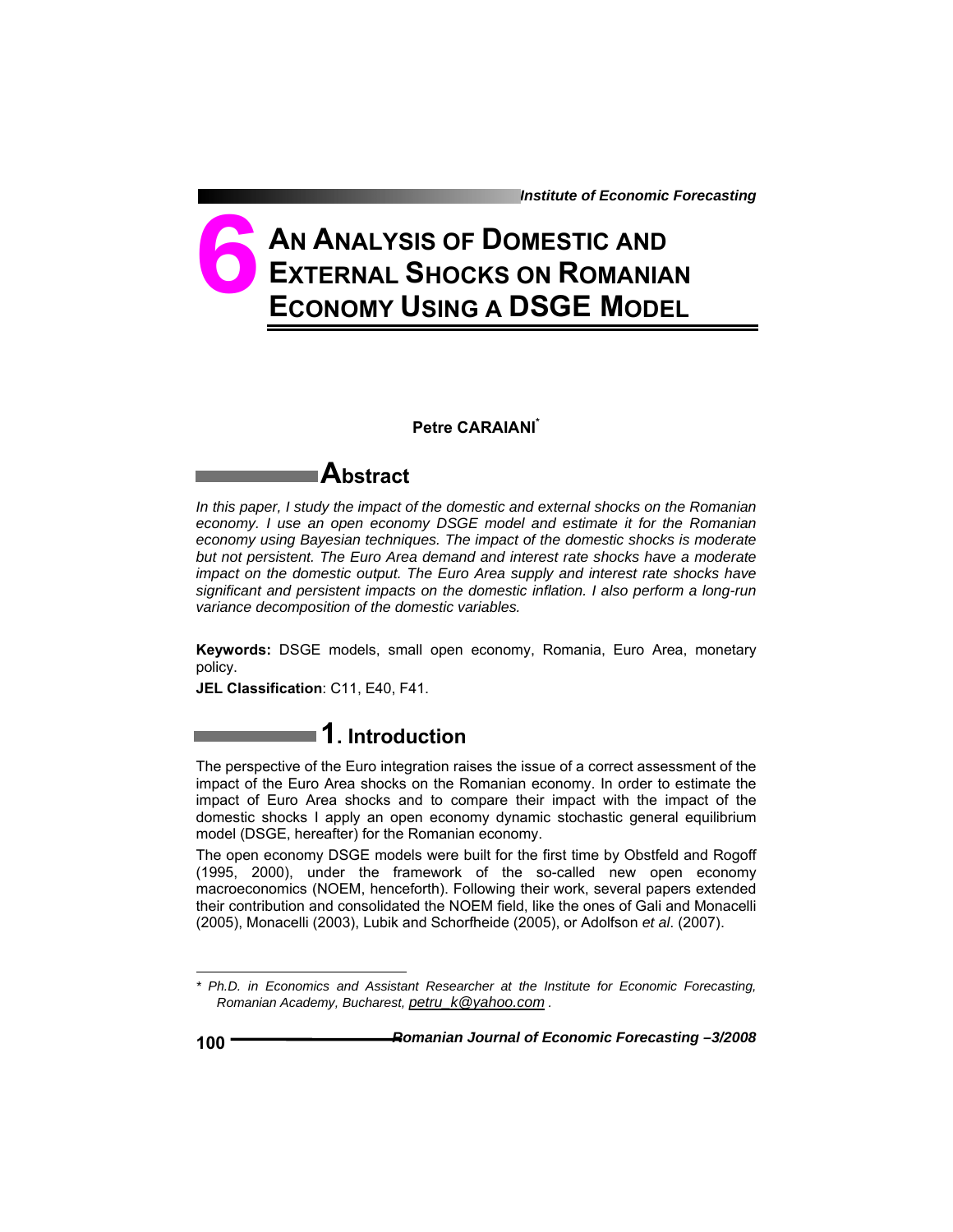Most of the models were constructed and estimated for large open economies, such as those for the Euro Area, like in Adolfson *et al*. (2007), or for the industrialized countries, Canada, Australia, or New Zealand, like in Justiniano and Preston (2004), Liu (2005), or Dib (2003). This paper extends the ongoing work to the case of a small open economy, namely for the case of the Romanian economy.

Several studies were done on the impact of economic shocks on the Romanian economy, but they were done under the classical VAR framework. Pelinescu and Ţurlea (2004) used a VAR model to estimate the impact of domestic and foreign shocks on inflation dynamics and found that inflation was a monetary phenomenon. Pelinescu and Dospinescu (2005) used a VAR instrument to simulate and study the impact of changes in money, foreign exchange and the impact of external shocks on the inflation dynamics. They found that the exchange rate has a significant influence on the inflation and that the oil price influence on inflation dies out quickly. Scutaru and Stănică (2005) evaluated the impact of the inflationary shocks, productivity shocks and labor market shocks on the Romanian economy using the Blanchard-Quah decomposition.

Under the DSGE framework, one may note the contribution of Caraiani (2007), who estimated a closed economy New Keynesian model with sticky prices for the 1991- 2002 period and found that the NK model can replicate the stylized facts of the real data. He also found moderate and persistent effects of the monetary policy shocks. This paper extends the previous study by considering an open economy model for the post 2000 period for Romanian economy.

The purpose of this paper is to use an open economy New Keynesian model in order to estimate it using Bayesian techniques, and also to use the results in the analysis of the effect of domestic and external shocks from the Euro Area on the domestic economy. I also assess how much each shock matters for the dynamics of the domestic variables.

This paper is organized as follows. The following section outlines the model and discusses its building blocks. I estimate the model in the third section using Bayesian techniques and also discuss the implications of the results. In the fourth section I analyze the impact of domestic and external shocks on the domestic economy. In the last section I conclude and draw some possible policy implications.

## **2. The Model**

The model used in this study is that of Buncic and Melecky (2007). They extended the work of Clarida *et al*. (1999) to the small open economy case. The model is a two– country model composed of a domestic and a foreign economy. The foreign economy is that of the Euro Area, which is taken as a proxy for the world economy. Here I consider a structural version of the foreign economy, as in Lubik and Schorfheide (2007). Some of the studies in the NOEM field consider AR (1) processes for the foreign block, like Liu (2005). It is also possible to consider VAR models for the foreign economy, as in Justiniano and Preston (2004). I consider that a structural model for the foreign block is more proper for the analysis of the impact of foreign shocks on domestic inflation.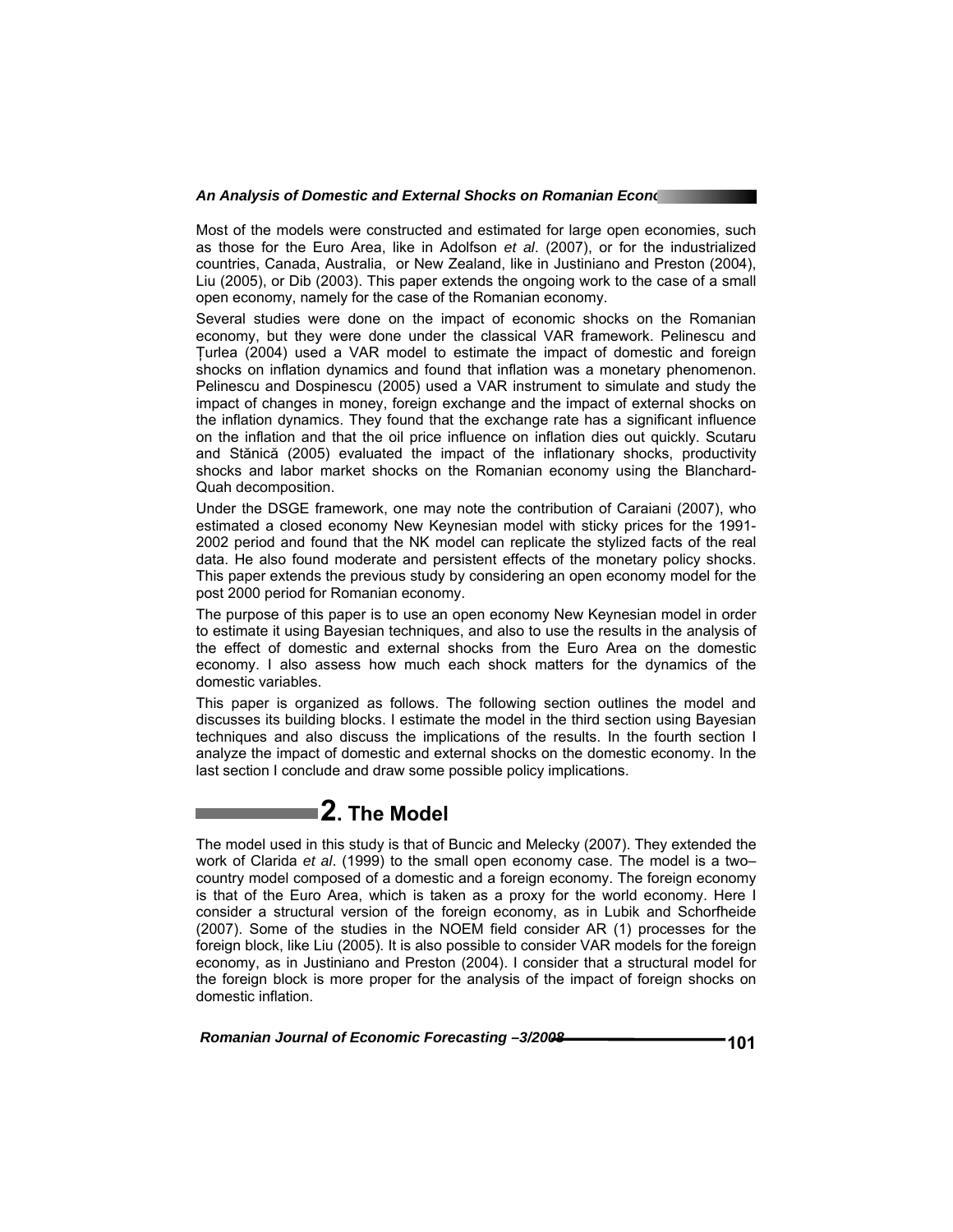In the next paragraphs, I present the model I use in the estimation and the analysis from the next sections. The model comprises the following variables:  $y_t$ ,  $\pi_t$ ,  $q_t$ ,  $r_t$ ,  $y_t^*$ ,  $\pi_t^*$ ,  $r_t^*$  representing domestic output, domestic inflation, real exchange rate, domestic nominal interest rate, foreign output, foreign inflation, and foreign nominal interest rate. The model is already in log-linear form.

$$
\pi_t = \rho_{\pi} E_t \pi_{t+1} + (1 - \rho_{\pi}) \pi_{t-1} + \lambda_1 y_t + \lambda_2 q_t + \varepsilon_{\pi, t}
$$
 (1)

$$
y_t = \rho_y E_t y_{t+1} + (1 - \rho_y) y_{t-1} - \delta_1 (r_{t-1} - E_{t-1} \pi_t) + \delta_2 q_{t-1} + \delta_3 y_t^* + \varepsilon_{y,t}
$$
 (2)

$$
r_{t} = \rho_{r} r_{t-1} + (1 - \rho_{r}) (\psi_{\pi} \pi_{t} + \psi_{y} y_{t}) + \varepsilon_{M,t}
$$
 (3)

$$
E_{t} \Delta q_{t+1} = (r_{t} - E_{t} \pi_{t+1}) - (r_{t}^{*} - E_{t} \pi_{t+1}^{*}) + \varepsilon_{q,t}
$$
\n
$$
\tag{4}
$$

$$
\pi_t^* = \rho_{\pi}^* E_t \pi_{t+1}^* + (1 - \rho_{\pi}^*) \pi_{t-1}^* + \lambda^* y_t^* + \varepsilon_{\pi, t}^* \tag{5}
$$

$$
y_t^* = \rho_y^* E_t y_{t+1}^* + (1 - \rho_y^*) y_{t-1}^* - \delta^* (r_{t-1}^* - E_{t-1} \pi_t^*) + \varepsilon_{y,t}^*
$$
(6)

$$
r_t^* = \rho_{rf} r_{t-1}^* + (1 - \rho_{rf}) (\psi_{rf} \pi_t^* + \psi_{rf} y_t^*) + \varepsilon_{M,t}^* \tag{7}
$$

Equation (1) is an open economy New Keynesian Phillips Curve. This curve is derived from the profit maximization decision of the domestic firms under the monopolistic competition and sticky prices. The NK Phillips Curve is forward looking, as expectations about future inflation influence the current inflation. It also comprises a backward looking element in inflation, so that past inflation matters for current inflation. This extension due to Gali and Gertler (1999) improves the inertia of the inflation. Since it is an open economy Phillips curve, the exchange rate also enters this equation.

The second equation is an open economy IS curve. Since the IS curve results from the optimizing decision of household who maximize their lifetime utility, a forward looking element appears. The backward looking element is the result of either external habit formation, or adjustment costs in capital (see Buncic and Melecky, 2007). Moreover, since it characterizes an open economy, the domestic output is influenced by both the real exchange rate and by the foreign output.

The monetary policy rule equation, (3), is a typical Taylorian rule. Here, the standard Taylor formulation is modified to allow for interest rate smoothing, as proposed by Clarida *et al*. (1999). The fact that the exchange rate is not included in the reaction function can be argued from the existing literature that founds little or no statistical evidence that the monetary authority reacts to the exchange rate fluctuations, see Lubik and Schorfheide (2007).

Equation (4) specifies the real exchange rate dynamics. The real exchange rate follows the uncovered interest parity to which a shock is added in order to take into account the measurement errors. The same approach was also followed by Justiniano and Preston (2004).

Equations (5)–(7) specify the foreign economy, in this case the Euro Area. The foreign economy is similar in structure to the domestic economy. Since the foreign economy is taken as a large economy, no open-economy elements appear in the equation that characterize it.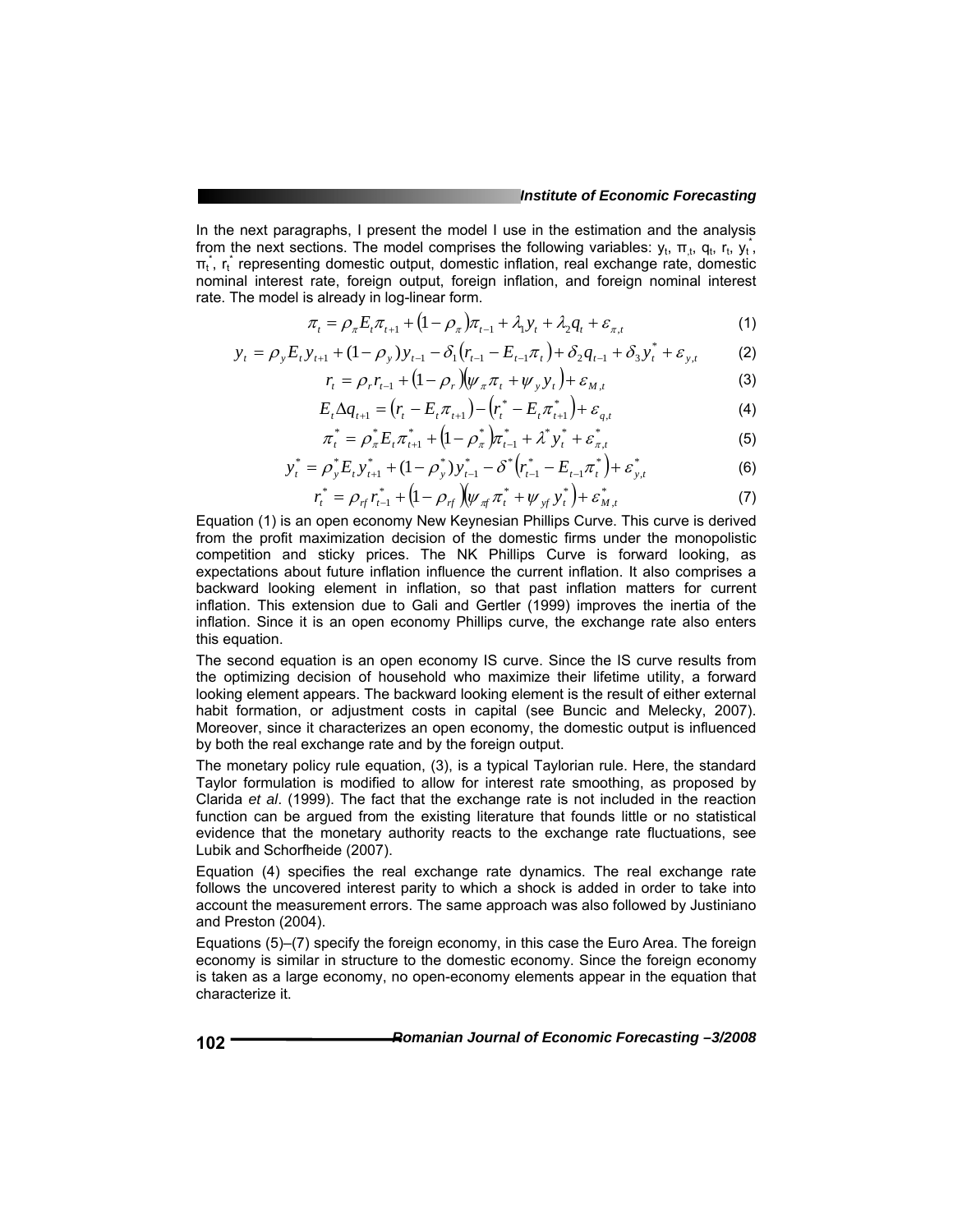## **3. Data and Estimation of the Model**

I estimate the model given in the equations (1)-(7) using Bayesian techniques. In order to obtain data which is similar in interpretation to the variables in the model, I apply the logarithm, and de-trend all the variables in the model, except the nominal interest rate in the Euro Area. The nominal interest rate in Romania is de-trended due to the fact that it contains a decreasing trend.

The estimation is done for the period between 2000 and 2006, using quarterly data. The quarterly interest rate is the average of the monthly interest rate during the current quarter. Quarterly inflation is also obtained using the same procedure. I use the HICP for both Euro Area and Romania.

I run two Metropolis Hastings chains each of 50000 draws. The acceptance ratio was about 46.9% for both. The smoothed shocks (see Annex A) indicate that the estimation results are accurate. As for the convergence statistics, the multivariate convergence statistics proposed by Brooks and Gelman (1998), (see Annex B), indicate that the convergence was achieved. We also observe that the marginal posterior distributions indicate that there are differences between posterior means and prior means.

**Table 1** 

| <b>Parameters</b>  | <b>Prior</b> |             | Posterior   Confidence   Confidence |                 | <b>Prior</b>        | <b>StandArd</b>  |
|--------------------|--------------|-------------|-------------------------------------|-----------------|---------------------|------------------|
|                    | Mean         | <b>Mean</b> | <b>Interval</b>                     | <b>Interval</b> | <b>Distribution</b> | <b>Deviation</b> |
| Ψπ                 | 1.65         | 1.36        | 1.06                                | 1.64            | Normal              | 0.20             |
| $\Psi_Y$           | 0.5          | 0.56        | 0.27                                | 0.88            | Normal              | 0.20             |
| ρ,                 | 0.5          | 0.12        | 0.02                                | 0.23            | Beta                | 0.20             |
| ρπ                 | 0.5          | 0.48        | 0.13                                | 0.80            | Beta                | 0.20             |
| <u>ρ,</u>          | 0.5          | 0.67        | 0.52                                | 0.78            | Beta                | 0.20             |
| $\delta_1$         | 0.015        | 0.02        | 0.004                               | 0.03            | Normal              | 0.01             |
| $\delta_2$         | 0.002        | 0.17        | 0.008                               | 0.35            | Normal              | 0.10             |
| $\delta_3$         | 0.05         | 0.06        | $-0.08$                             | 0.26            | Normal              | 0.10             |
| $\lambda_1$        | 0.01         | 0.12        | 0.0001                              | 0.29            | Normal              | 0.20             |
| $\lambda_2$        | 0.001        | 0.70        | 0.42                                | 0.98            | Beta                | 0.20             |
| $\rho$ rf          | 0.5          | 0.91        | 0.86                                | 0.97            | Beta                | 0.20             |
| $\Psi_{\text{if}}$ | 1.65         | 1.62        | 1.19                                | 1.98            | Normal              | 0.25             |
| $\Psi_{\text{vf}}$ | 0.25         | 0.27        | $-0.13$                             | 0.69            | Normal              | 0.25             |
| $\rho_{\pi f}$     | 0.6          | 0.63        | 0.38                                | 0.94            | Beta                | 0.20             |
| $\rho_{\rm vf}$    | 0.6          | 0.88        | 0.78                                | 0.99            | Beta                | 0.10             |
| δғ                 | 0.01         | 0.005       | $-0.007$                            | 0.019           | Normal              | 0.10             |
| у.                 | 0.03         | 0.028       | $-0.05$                             | 0.13            | Normal              | 0.10             |
| σπ                 | 1.0          | 3.05        | 2.27                                | 3.58            | Inv. Gamma          | Infinite         |
| σу                 | 1.0          | 2.25        | 1.75                                | 2.78            | Inv. Gamma          | Infinite         |
| σq                 | 1.0          | 6.10        | 4.71                                | 7.46            | Inv. Gamma          | Infinite         |
| σyf                | 1.0          | 0.50        | 0.39                                | 0.60            | Inv. Gamma          | Infinite         |

#### **Bayesian Estimation Results**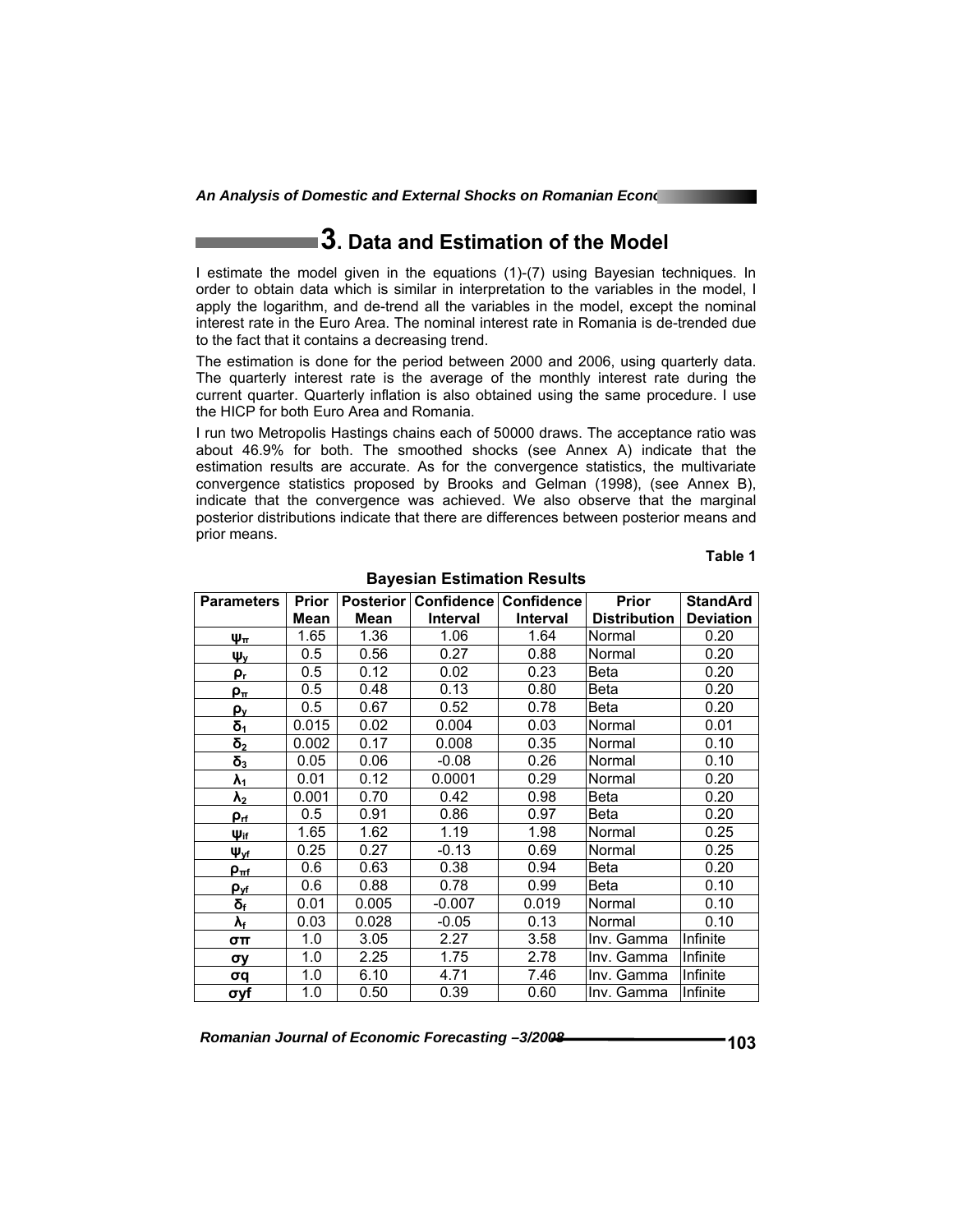#### *Institute of Economic Forecasting*

| <b>Parameters</b> |      |      | <b>Prior   Posterior   Confidence   Confidence  </b> |                 | Prior               | <b>StandArd</b>  |
|-------------------|------|------|------------------------------------------------------|-----------------|---------------------|------------------|
|                   | Mean | Mean | <b>Interval</b>                                      | <b>Interval</b> | <b>Distribution</b> | <b>Deviation</b> |
| $\sigma$ πf       | 1.0  | 0.35 | 0.27                                                 | 0.45            | Ilny, Gamma         | <b>Infinite</b>  |
| σr                | 1.0  | 6.56 | 5.03                                                 | 8.04            | Ilny. Gamma         | <b>Infinite</b>  |
| σrf               | 1.0  | 0.35 | 0.28                                                 | 0.42            | Ilny. Gamma         | <b>Infinite</b>  |

*Source: Author's own computations.* 

The estimates of the Taylor rule for the Romanian economy indicate that the weight on inflation is high confirming the fact that the National Bank pursued first of all to stabilize the prices as it has prepared for and then it has adopted the inflation targeting regime during the studied sample. At the same time, the weight put on the output gap is considerable. There is a low inertia in the adjustment of the interest rate suggesting that the National Bank of Romania is not so gradual.

The estimated coefficient associated to the forward looking output gap,  $\rho_v$ , is more important than the estimated coefficient associated to the forward looking inflation,  $\rho_{\pi}$ . The estimate of the domestic Phillips curve also shows a very significant coefficient for the exchange rate. The exchange rate movements thus are confirmed to have an important influence on the domestic inflation changes.

From the estimation of the domestic IS curve we obtain that the real interest rate, the exchange rate and the domestic output influence the dynamics of the domestic demand. The coefficient associated to the exchange rate is considerable.

I turn now to the estimates of the foreign block, namely to the Euro area structural equations. The estimates of the Taylor rule result in values within the estimates of the literature in the field, as in Smets and Wouters (2002), Rabanal and Rubio-Ramirez (2003).

For the IS and Phillips curves for the Euro Area I obtained values that are close to those obtained by Buncic and Melecky (2007) in their estimation for the USA. Since the two economies are similar in their structures, I can conclude that the estimates are reasonable. The only significant difference is that of the coefficient of the expected output gap in the IS curve, which is estimated by me at 0.88.

### **4. The Analysis of the Impulse Response Functions**

In this section, I analyze the impulse response functions of the endogenous variables to the external and internal shocks. I simulate the model with the parameters set to the mean values of the posterior distributions.

Shocks are unanticipated and appear in period one. They represent 1% positive temporary shocks and they are not auto correlated.

#### *4.1. The Domestic Economy Shocks*

4.1.1. The Interest Rate Shock

Figure 1 presents the impulse response functions to the domestic interest rate. The domestic interest rate increases less than 1% since the output gap and the inflation respond negatively from the first period to the interest rate shock.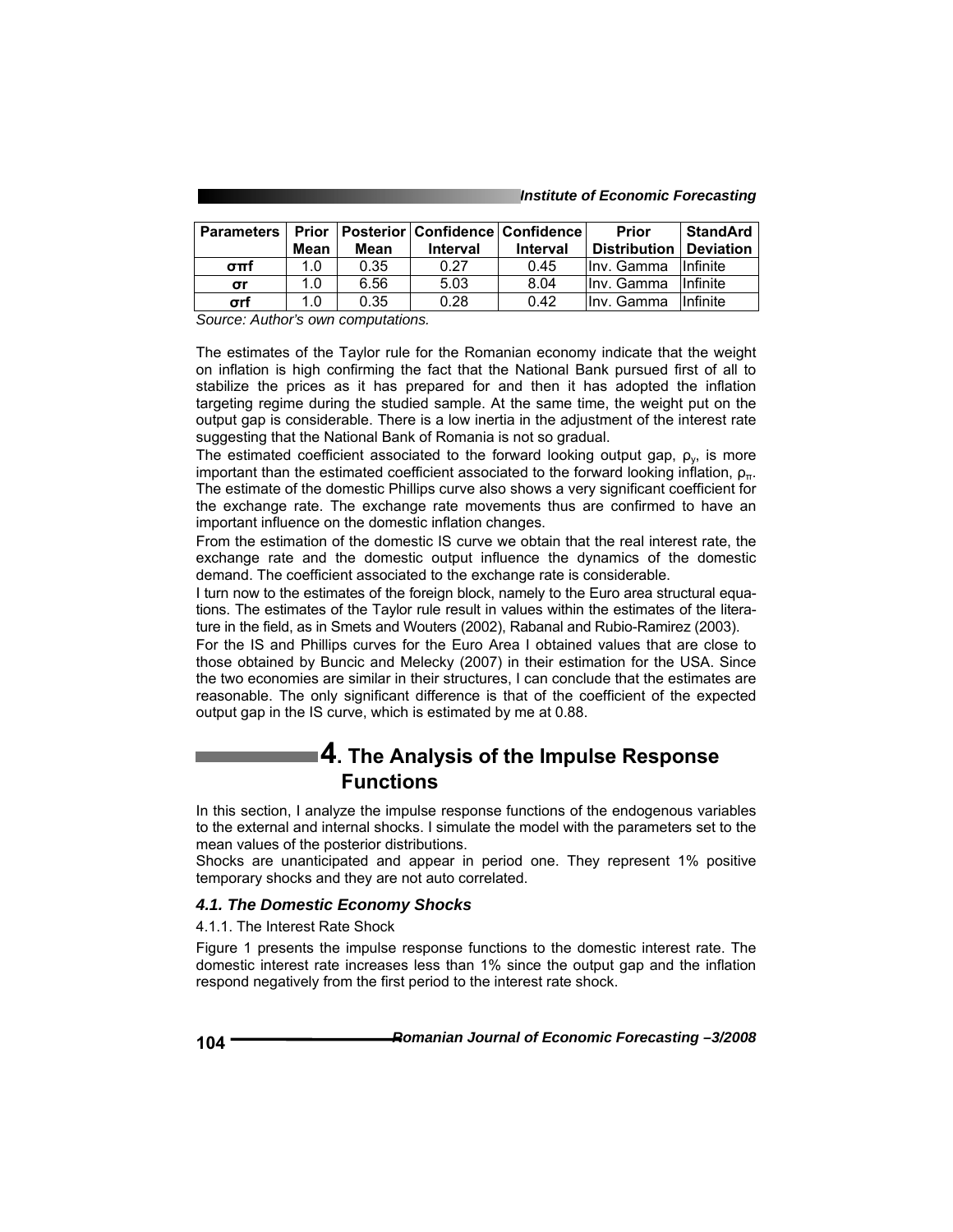The impact on the domestic variables is not persistent. The inflation decreases by 0.3%, but the effect lasts for about two quarters. The impact on the output gap is slightly more persistent. Output decreases by more than 0.15% and the negative effect lasts for about six quarters. One may notice that output reacts in a realistic way, with a hump-shaped response to the interest rate shock.

The exchange rate appreciates by 0.4% but the effect lasts for only two quarters.

**Figure 1** 



### **The impulse response function to the domestic interest rate shock**

#### *4.1.2. The supply shock*

A one percent temporary positive supply shock leads to a 0.6% increase in the interest rate. The increase in the interest rate leads to an actual increase in the inflation of about 0.5%. The increase in the interest rate leads to a negative effect on the output gap. The output gap reacts again in a realistic way. The response is moderate and the maximum peak is reached after two quarters at about -0.2%.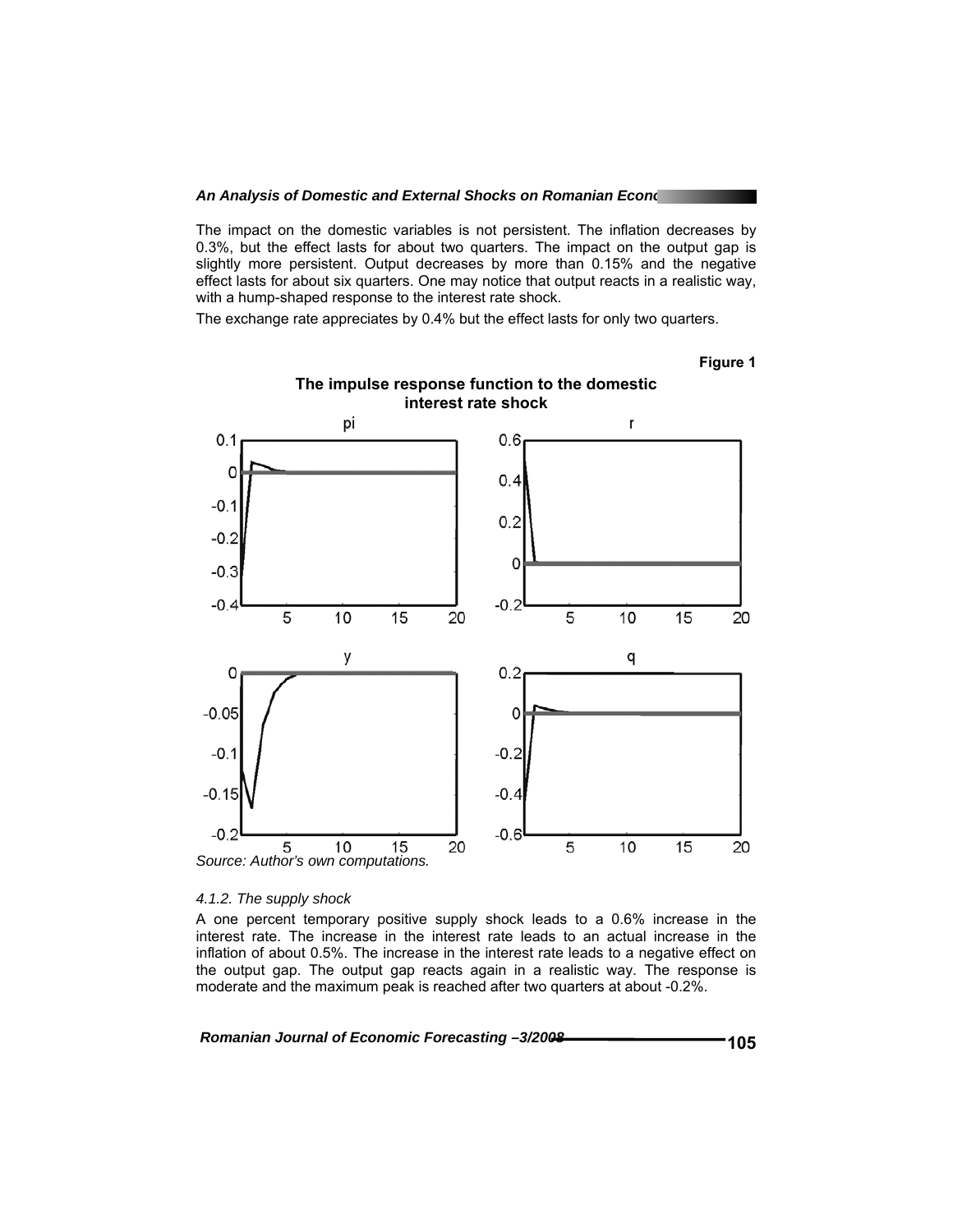**The impulse response function to the domestic supply shock** 



#### *Source: Author's own computations.*

#### *4.1.3. The demand shock*

A demand shock leads to a strong response of the output, which increases more than one percent. The persistence is moderate, as the effect completely dies out after five quarters.

Through the Taylor rule, the interest rate reacts positively, but moderately. The 0.3% increase in the interest rate leads to a negative response in the inflation that decreases by 0.3%.

Due to the uncovered interest parity condition, the national currency appreciates by more than 0.5%.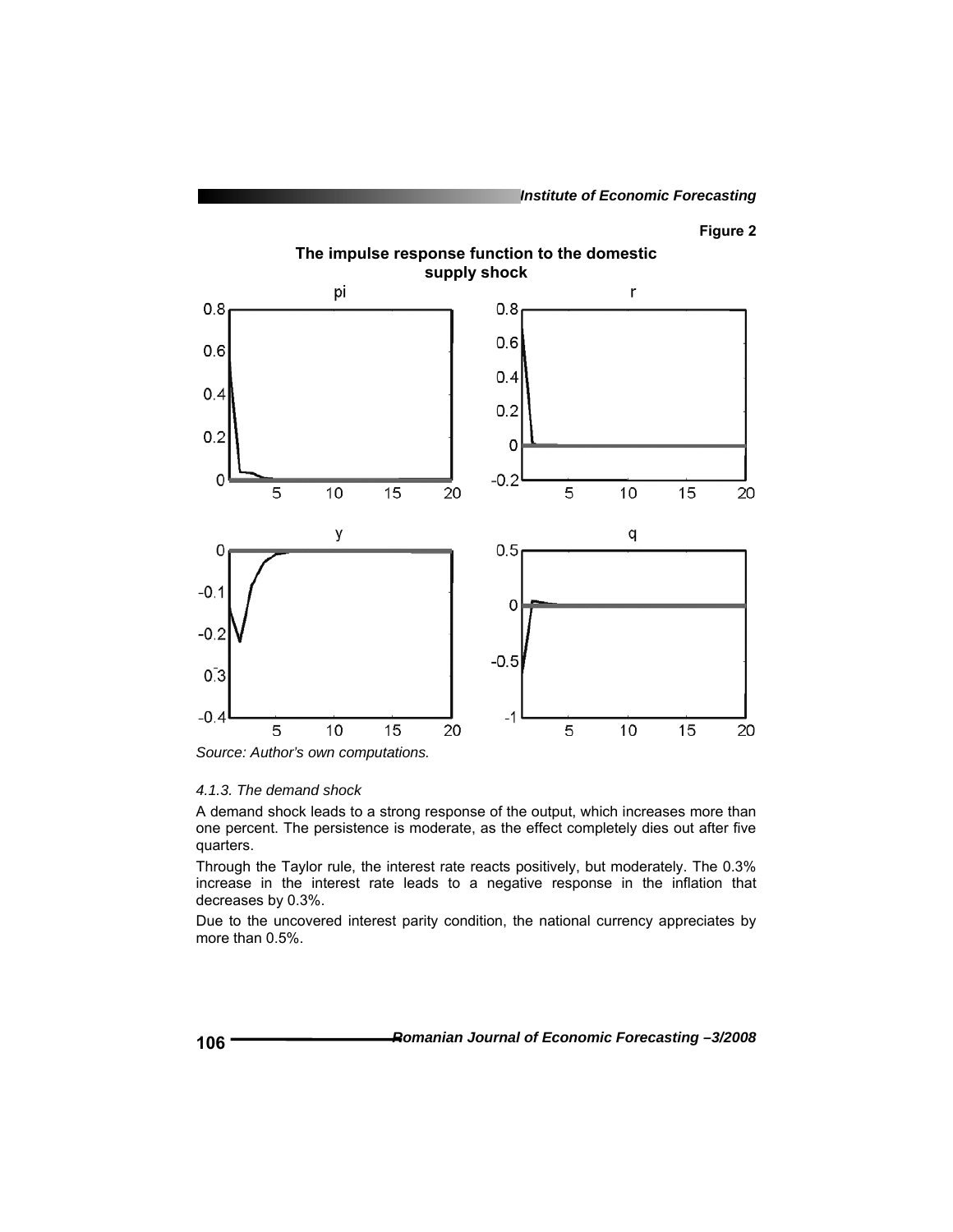

**The impulse response function to the domestic demand shock** 

*4.2. The Euro Area Shocks* 

#### *4.2.1. The monetary policy shock*

I simulate here the impact of an unanticipated 1% temporary positive shock in the Euro Area interest rate. Since in this model the Euro Area economy is the large economy, while Romanian economy is the small open economy, shocks that are produced in the Euro Area economy influence the Romanian economy.

One may notice that the foreign interest rate shock leads to much more persistent responses in both domestic and foreign variables.

Domestic output increases by 0.2% and the positive effect lasts for about one year. The impact on domestic inflation is much more persistent. This is also due to the fact that the domestic currency depreciates in a considerable way. The inflation response reaches a peak after one quarter and the positive effect lasts for more than five years.

The increase in the domestic inflation leads to an increase in the domestic interest rate which reacts strongly by 2%. This leads to a decrease in the output gap with a lag of one year.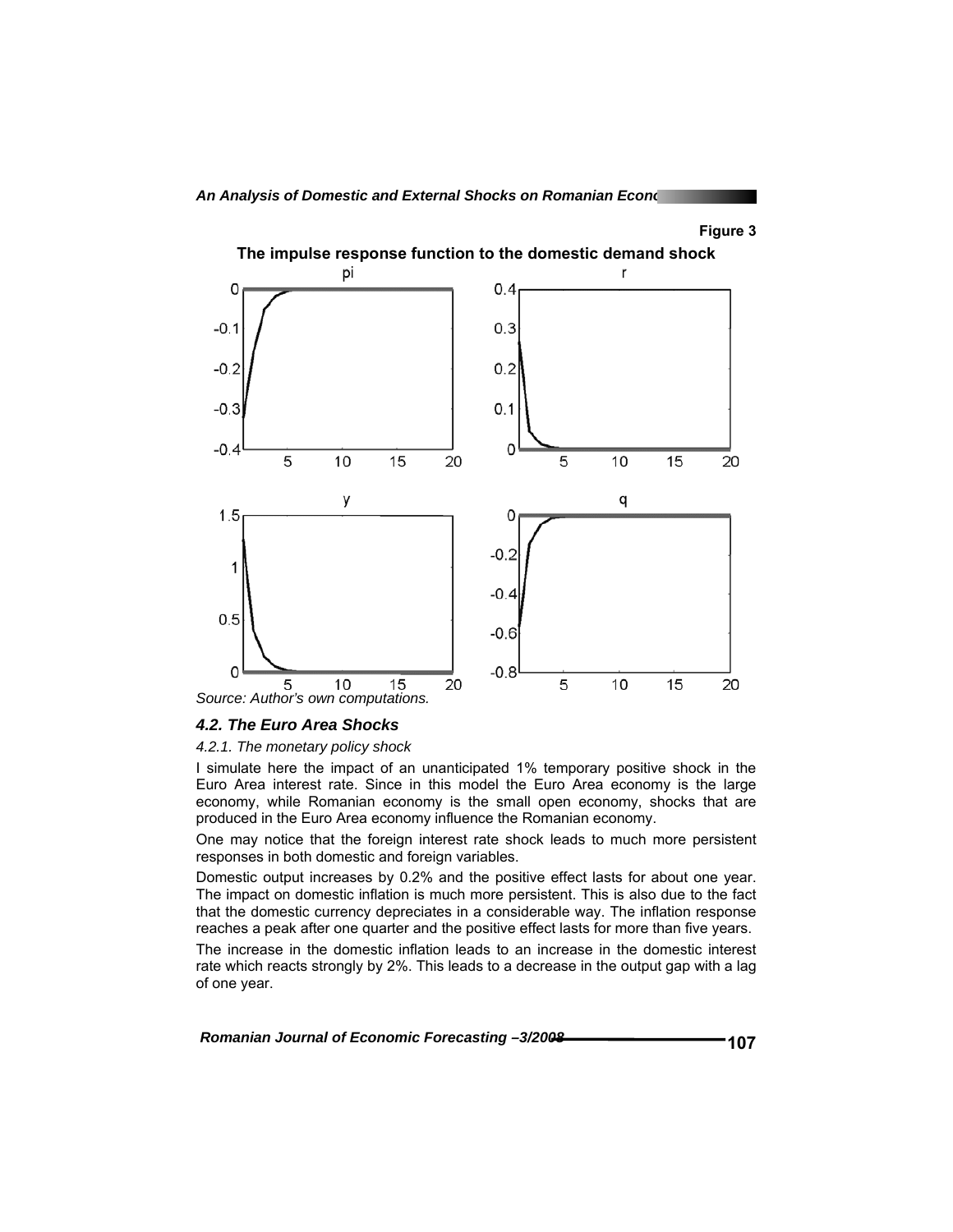**The impulse response function to the foreign interest rate shock** 



*Source: Author's own computations.* 

#### *4.2.2. The supply shock*

The increase in the Euro Area inflation leads to an increase in the Euro Area interest rate. The increase in the interest rate is moderate, of 0.15%, but persistent, as it lasts for more than five years.

The exchange rate depreciates and this positively influences domestic inflation and domestic output. Inflation rises slightly, by 0.2%, and this leads to a positive increase in the interest rate of about 0.3%. The impact on the domestic inflation and domestic interest rate is persistent as it lasts for more than five years.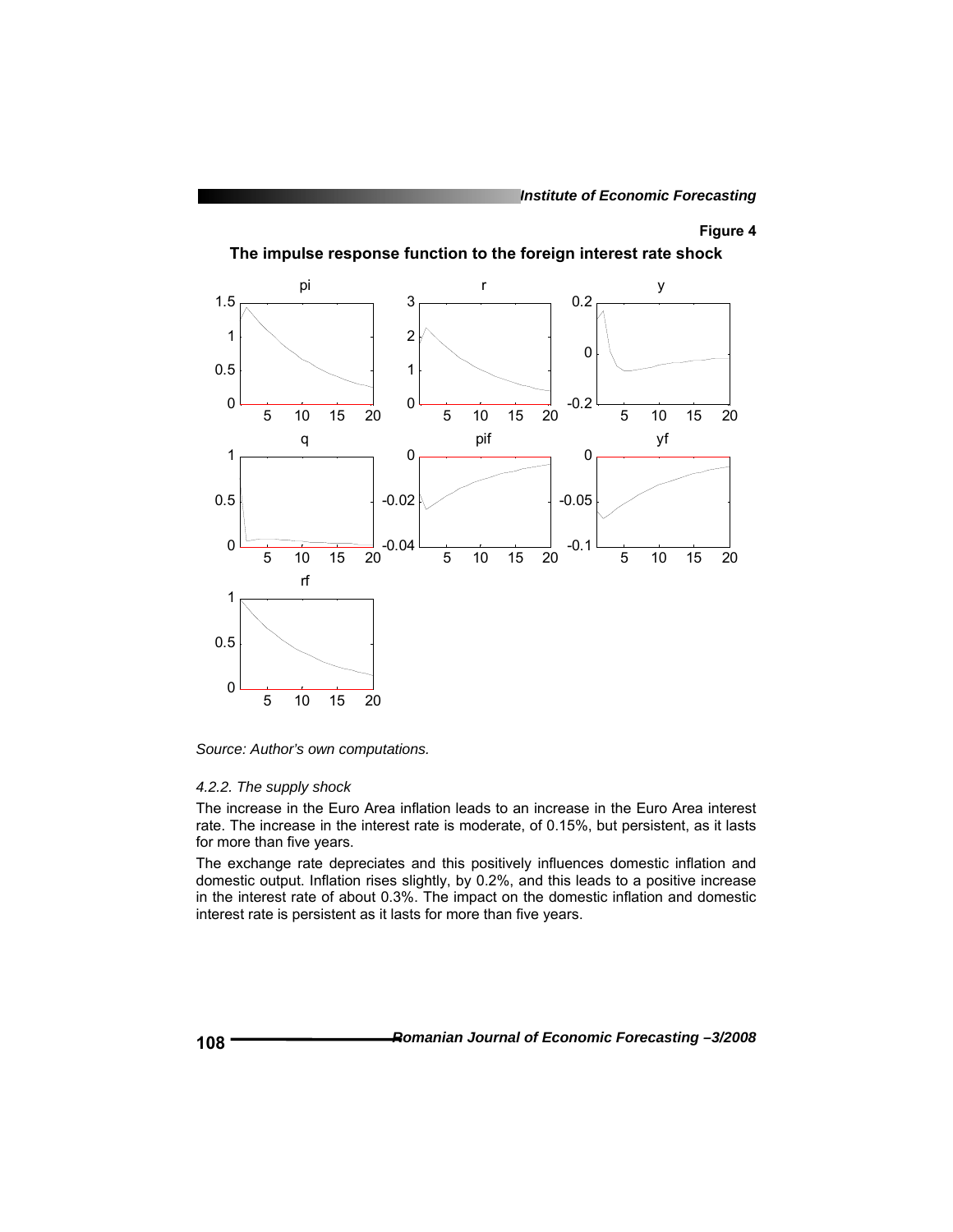

**The impulse response function to the foreign supply shock** 

*Source: Author's own computations.* 

#### *4.2.3. The demand shock*

 A foreign demand shock leads to weak responses of the domestic variables. The increase in the foreign output positively influences the foreign inflation. This influences the Euro Area interest rate which slightly rises and in a persistent way.

Domestic inflation rises by about 0.04% and the domestic interest rate increases by almost 0.1%. Domestic output increases by 0.1% following the increase in the foreign demand.

The exchange rate appreciates since the domestic interest rate rises more than the foreign interest rate.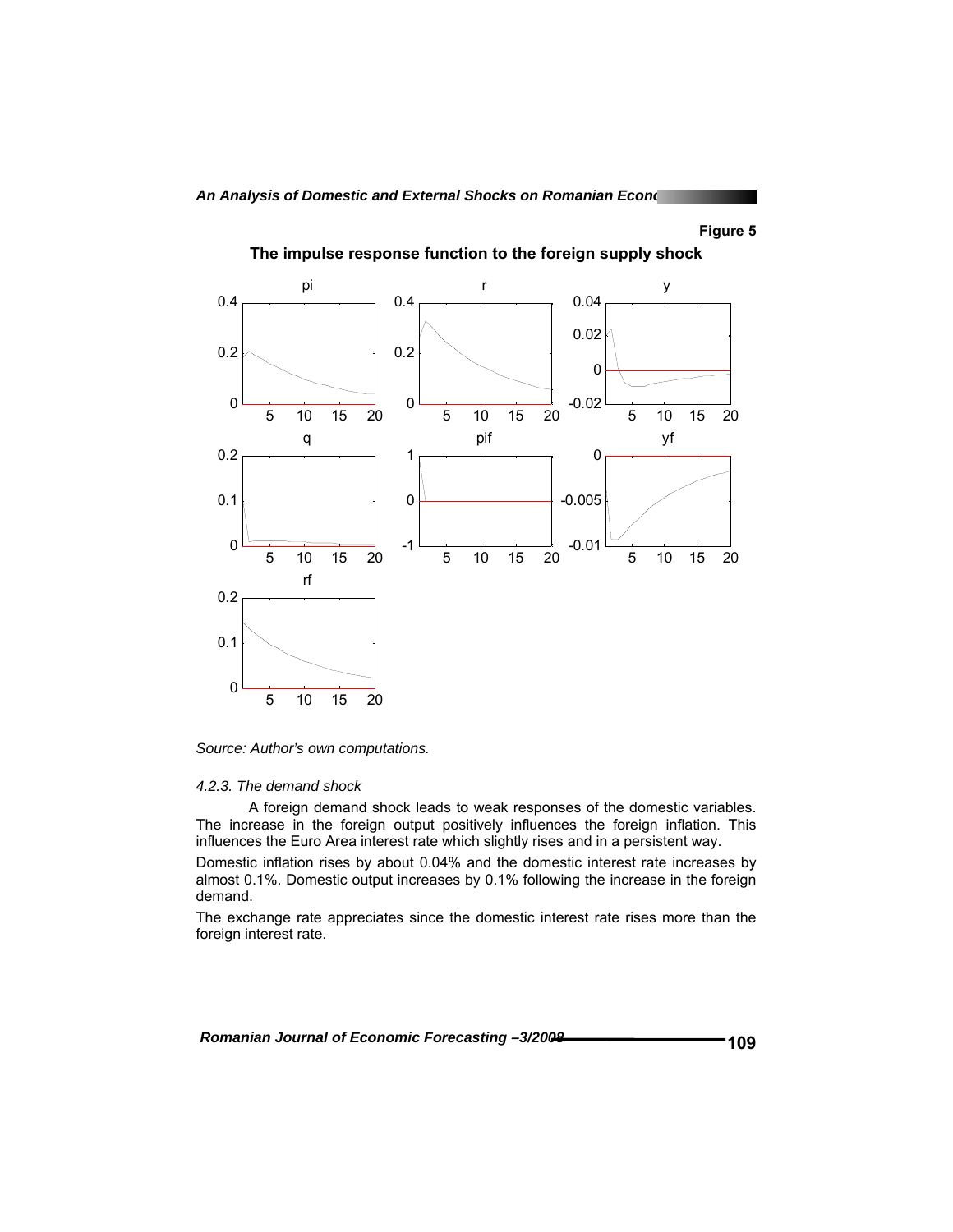![](_page_10_Figure_2.jpeg)

**The impulse response function to the foreign demand shock** 

*Source: Author's own computations.* 

#### *4.3. Variance Decomposition*

In order to analyze the long run impact of fluctuations of domestic and foreign shocks on the domestic variables, I decompose the variance of the variables. The decomposition is done for the long run, that is, for an infinite horizon.

#### **Table 2**

|                       | <b>Types of Shocks</b> |                               |                              |                  |                   |                   |                             |  |  |
|-----------------------|------------------------|-------------------------------|------------------------------|------------------|-------------------|-------------------|-----------------------------|--|--|
| Domestic<br>Variables | Supply                 | Domestic   Domestic<br>Demand | Domestic<br>Interest<br>rate | Exchange<br>Rate | Foreign<br>Supply | Foreign<br>Demand | Foreign<br>Interest<br>Rate |  |  |
| Output                | 5.3 <sub>l</sub>       | 69.3                          | 15.4                         | 9.1              | 0.0               | 0.1               | 0.9                         |  |  |
| Inflation             | 24.8                   | 6.0                           | 21.0                         | 25.1             | 0.6               | 0.0 <sub>l</sub>  | 22.5                        |  |  |
| Interest<br>Rate      | 14.4                   | 0.8                           | 41.5                         | 21.8             | 0.5               | 0.0               | 20.9                        |  |  |
| Exchange<br>Rate      | 13.3                   | 4.7                           | 37.6                         | 43.3             | 0.0               | 0.0               | 1.1                         |  |  |

**The Decomposition of Variance** 

*Source: Author's own computations.* 

$$
110^{-}
$$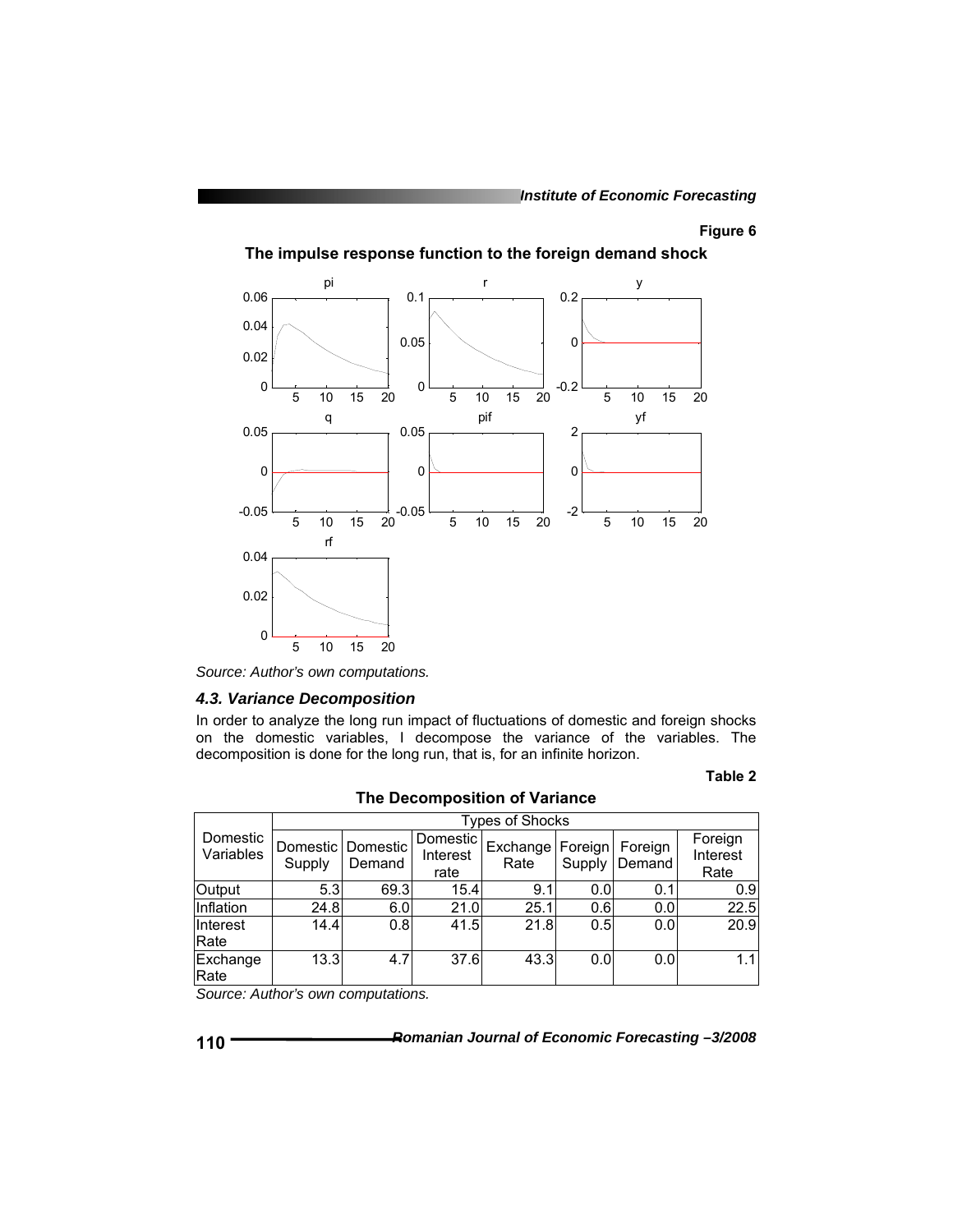The domestic output gap variance is determined mostly by the demand shocks, but the domestic interest rate shocks, domestic supply shocks and exchange rate shocks also help explain the variance of the output gap.

For the inflation variable one may see that four types of shocks explain most of the variance, namely, the exchange rate shocks, the domestic supply shocks, the domestic and foreign interest rate shocks.

The interest rate variance is determined mostly by its own shocks, but the domestic supply shocks, the exchange rate shocks and the foreign interest shocks contribute to the explanation of the interest rate variance.

The exchange rate variance is mostly explained by its own shocks and by the domestic interest rate shocks.

# **5. Conclusions**

The estimation of the Taylor rule confirmed that the National Bank pursued first of all the prices stabilization. At the same time, it implemented its policy in a less gradual way than the ECB. In the perspective of Euro adoption, the National Bank should improve its gradualism and behave more similar to the ECB.

The estimation of the open economy Phillips curve showed that the exchange rate has a considerable influence on the domestic current inflation. The specification considered a hybrid NK Phillips curve allowing for both expected inflation and past inflation to influence current inflation. At the same time, as Albu (2001) showed how by introducing nonlinearities in the Phillips curves one may obtain complex dynamics that are not possible within the linear Phillips curves, the future DSGE models for Romania should allow for such nonlinearities.

The analysis of the impulse response functions showed that the domestic shocks have a moderate but not persistent impact on the domestic variables. I also showed that the domestic output is influenced in a moderate way by the foreign demand and interest rate shocks. The foreign supply and interest rate shocks have significant and persistent impacts on the domestic inflation.

The variance decomposition exercise showed that the half of the domestic inflation variance is determined by the exchange rate and the domestic supply shocks and that shocks in the domestic interest rate and in the foreign interest rate also help explain inflation variation.

These results emphasize the fact the economic policy in Romania should take into account the impact of the Euro Area shocks on the fluctuations of the domestic variables. A better understanding of the impact of Euro Area shocks could come from a more complex open economy DSGE model which would include richer rigidities.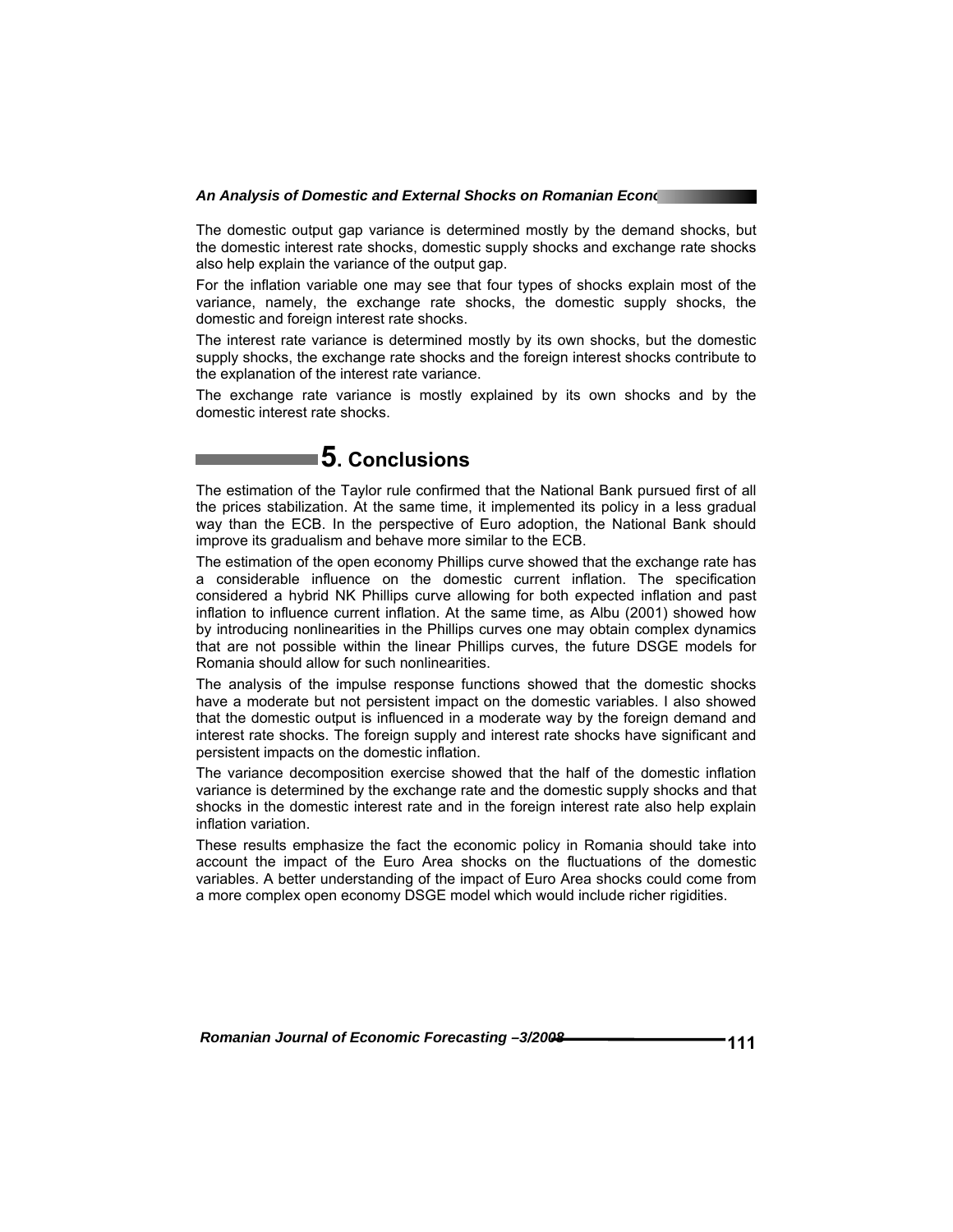*Institute of Economic Forecasting*

## **References**

Adolfson, M., S. Laséen, J. Lindé and M. Villani. 2007. "Evaluating An Estimated New Keynesian Small Open Economy Model," *CEPR Discussion Papers 6027*, C.E.P.R. Discussion Papers, 59 pp., http://ideas.repec.org/p/cpr/ceprdp/6027.html

Albu, L. L. 2001. "Evolution of Inflation-Unemployment Relationship in the Perspective of Romania's Accession to EU," *Romanian Journal of Economic Forecasting 2 (3-4): 5-23.*

Brooks, S.P., and A. Gelman. 1998. "General Methods for Monitoring Convergence of Iterative Simulations," *Journal of Computational and Graphical Statistics 7*(*4): 434– 455.*

Buncic, D. and M. Melecky. 2007. "An Estimated New Keynesian Policy Model for Australia," MRPA Working Paper, 40 p.

Caraiani, P. 2007. "An Estimated New Keynesian Model for Romania," Romanian Journal of Economic Forecasting, *8* (4): 114-123.

Clarida, R., J. Gali and M. Gertler. 1999. "The Science of Monetary Policy: A New Keynesian Perspective," *Journal of Economic Literature 37(4)*: 1661-1707.

Dib, A. 2003. "Monetary Policy in Estimated Models of Small Open and Closed Economies," *Working Papers 03-27*, Bank of Canada, 48p,http://ideas.repec.org/p/bca/bocawp/03-27.html

Gali, J. 2002. "New Perspectives on Monetary Policy, Inflation, and the Business Cycle*," NBER Working Papers 8767*, National Bureau of Economic Research, http://ideas.repec.org/p/nbr/nberwo/8767.html.

Gali, J. and M. Gertler. 1999. "Inflation Dynamics: A Structural Econometric Approach," *Journal of Monetary Economics 44 (2)*: 195-222.

Gali, J. and T. Monacelli. 2005. "Monetary Policy and Exchange Rate Volatility in a Small Open Economy," *Review of Economic Studies, 72(3):* 707-734.

Justiniano, A. and B. Preston. 2004. "Small Open Economic DSGE Models: Specification, Estimation and Model Fit," *Manuscript*, Columbia University.

Liu, P. 2005. "A Small New Keynesian Model of the New Zealand Economy," Reserve Bank of New Zealand and Research School of Pacific and Asian Studies, The Australian National University.

Lubik, T. and F. Schorfheide. 2005. "A Bayesian Look at the New Open Economy Macroeconomics," in Mark Gertler and K. Rogoff Eds. NBER macroeconomics annual, MIT Press.

Lubik, T. A. and F. Schorfheide. 2007. "Do central banks respond to exchange rate movements? A structural investigation," Journal of Monetary Economics 54(4): 1069- 1087, http://ideas.repec.org/a/eee/moneco/v54y2007i4p1069-1087.html.

Monacelli, T. 2003. "Monetary Policy in a Low Pass-Through Environment," *European Central Bank Working Paper 227*.

Obstfeld, M. and K. Rogoff. 1995. "Exchange Rate Dynamics Redux," *Journal of Political Economy* 103(3): 624-60.

Obstfeld, M. and K. Rogoff. 2000. "New Directions for Stochastic Open Economy Models," *Journal of International Economics* 50(1): 117-153.

Pelinescu E. and A. Dospinescu. 2005. "Impulse Analyses of the Romanian Inflation," *Romanian Journal of Economic Forecasting 6(4):* 5-24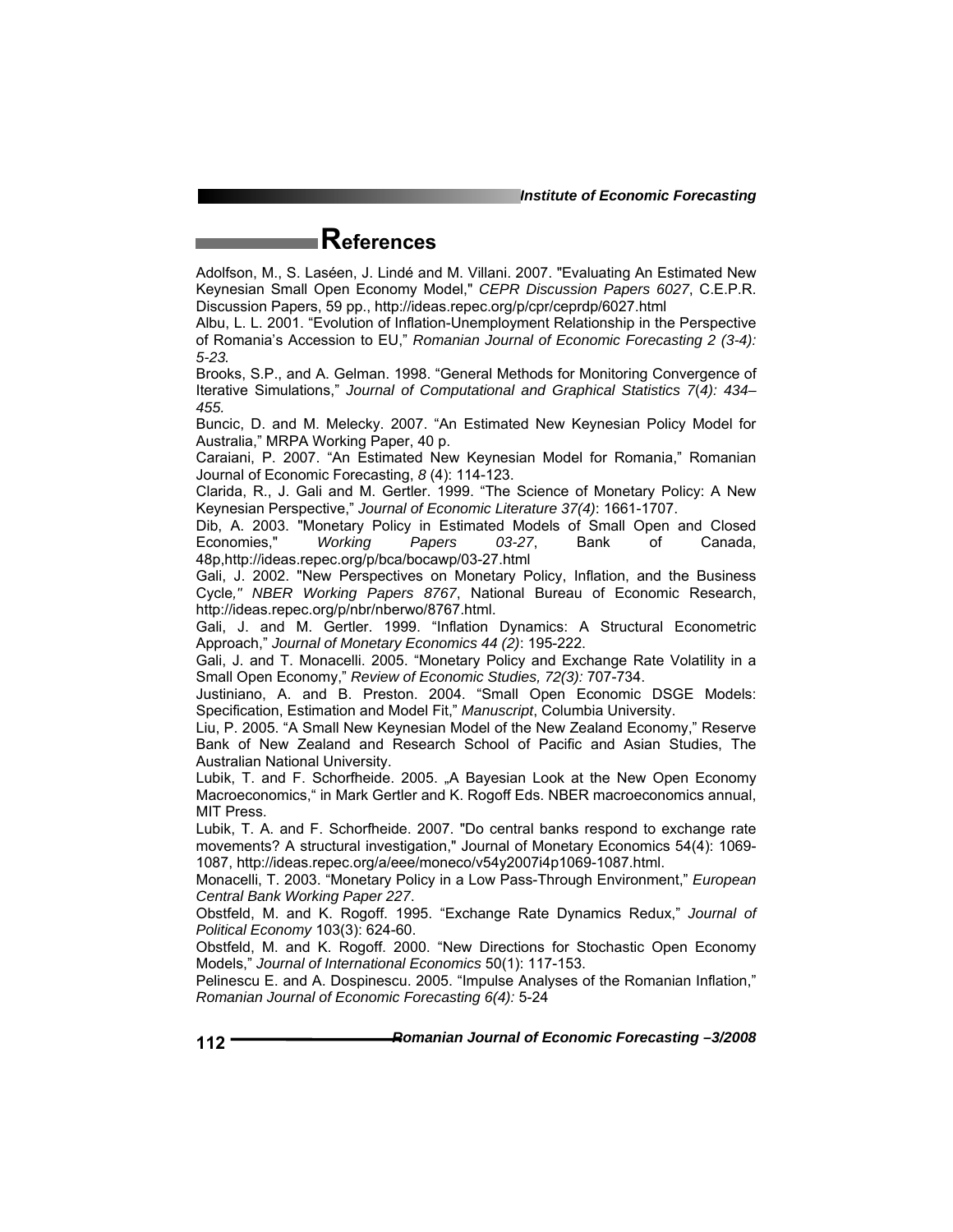Pelinescu, E. and G. Ţurlea. 2004. "Modelling Inflation in Romania," *Romanian Journal of Economic Forecasting 5(4):* 68-86.

Rabanal, P. and J. F. Rubio-Ramirez. 2003. "Comparing New Keynesians Models in the Euro Area: A Bayesian Approach," *Federal Reserve Bank of Atlanta Working Paper 2003-30*.

Scutaru, C. and C. Stănică. 2005. "Output Gap and Shocks Dynamics. The Case of Romania," *Romanian Journal of Economic Forecasting 6(4*):25-43*.*

Smets, F. and R. Wouters. 2003. "An Estimated Stochastic Dynamic General Equilibrium Model for the Euro Area," *Journal of the European Economic Association*  1(5)**:** 1123-1175.